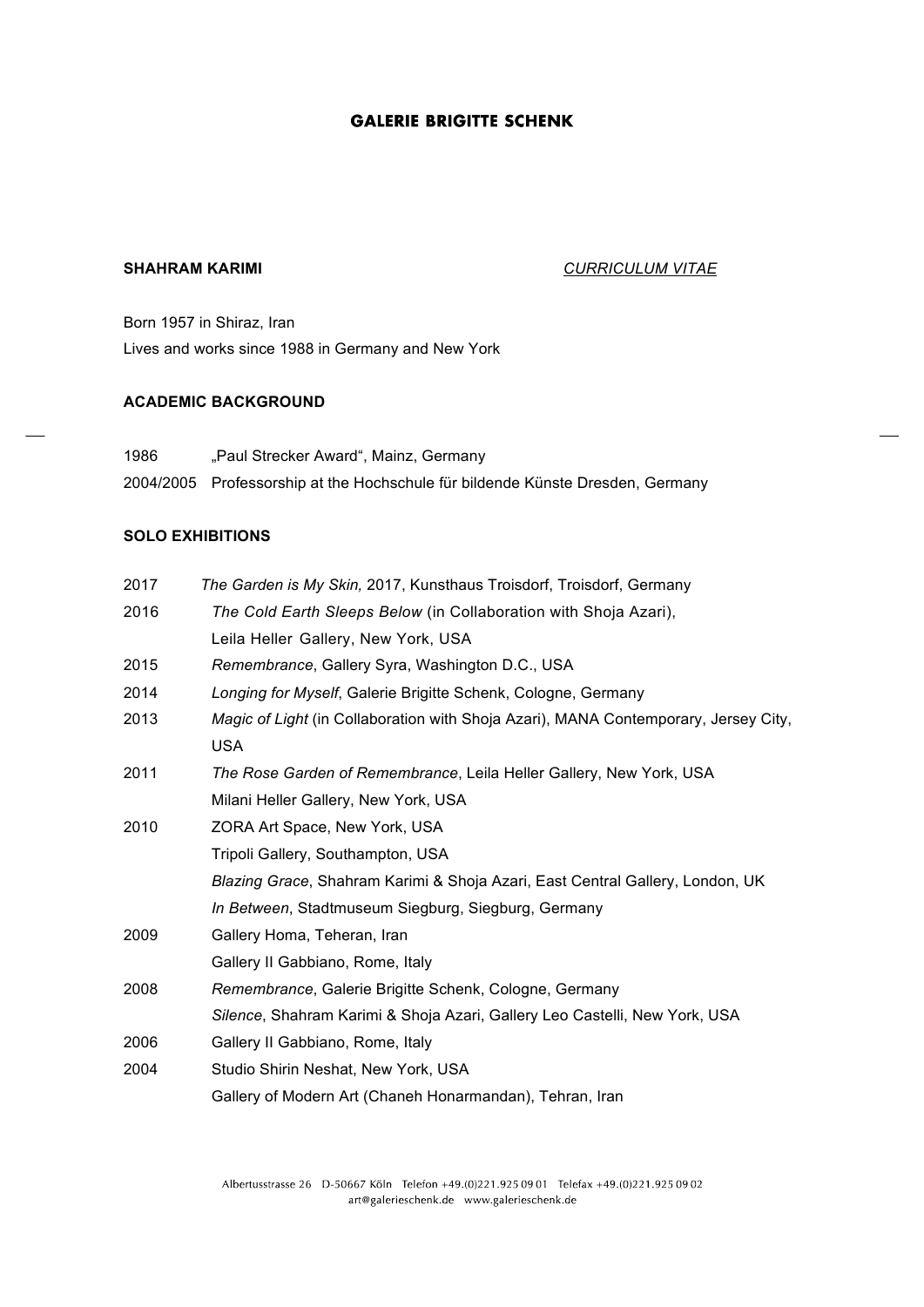# **GALERIE BRIGITTE SCHENK**

| Gallery Taehr, Shiraz, Iran |
|-----------------------------|
|                             |

1986 Gallery Taehr, Shiraz, Iran

1981 Gallery Taehr, Shiraz, Iran

### **GROUP EXHIBITIONS**

| 2014 | Shoja Azari and Shahram Karimi: Magic of Light, 2014, MANA Contemporary,             |
|------|--------------------------------------------------------------------------------------|
|      | Jersey City, USA                                                                     |
|      | Look at Me, curated by Beth Rudin DeWoody and Paul Morris, Leila Heller Gallery,     |
|      | New York, USA                                                                        |
|      | Random Blue Oasis, Galerie Brigitte Schenk, Cologne, Germany                         |
| 2013 | You And Me Beyond the Horizon, Galerie Brigitte Schenk, Cologne, Germany             |
| 2012 | You are a part of me, Galerie Brigitte Schenk, Cologne, Germany                      |
|      | The Elephant in The Dark, Devi Art Foundation, Gurgaon, India                        |
|      | Magic of Persia, Dubai, UAE                                                          |
| 2011 | The Mask & The Mirror, curated by Shirin Neshat, Leila Heller Gallery,               |
|      | New York, USA                                                                        |
|      | Contemporary Istanbul, Leila Heller Galery, New York, USA                            |
| 2010 | Accrochage, Galerie Brigitte Schenk, Cologne, Germany                                |
|      | Superstars, Gallery Leila Taghinia-Heller, New York, USA                             |
| 2009 | Summer Group Show, Leo Castelli, New York, USA                                       |
| 2008 | Summer Group Show, Leo Castelli, New York, USA                                       |
| 2007 | Museum Las Palmas (CAAM), Las Palmas, Spain                                          |
| 2003 | Poetic Justice, The 8th International Istanbul Biennial, Istanbul, Turkey Gallery of |
|      | Contemporary Arts, Pancevo, Yugoslavia                                               |
|      | 25 Years of Separation, Iranian Cultural Center, Los Angeles, USA                    |
| 2001 | Grosse Kunstausstellung NRW, Düsseldorf, Germany                                     |
| 2000 | Kunstverein Aschaffenburg, Aschaffenburg, Germany                                    |
|      | Grosse Kunstausstellung NRW, Düsseldorf, Germany                                     |
| 1997 | Grosse Kunstausstellung NRW, Düsseldorf, Germany                                     |
| 1994 | Kunstforum Bonn, Bonn, Germany                                                       |
|      |                                                                                      |